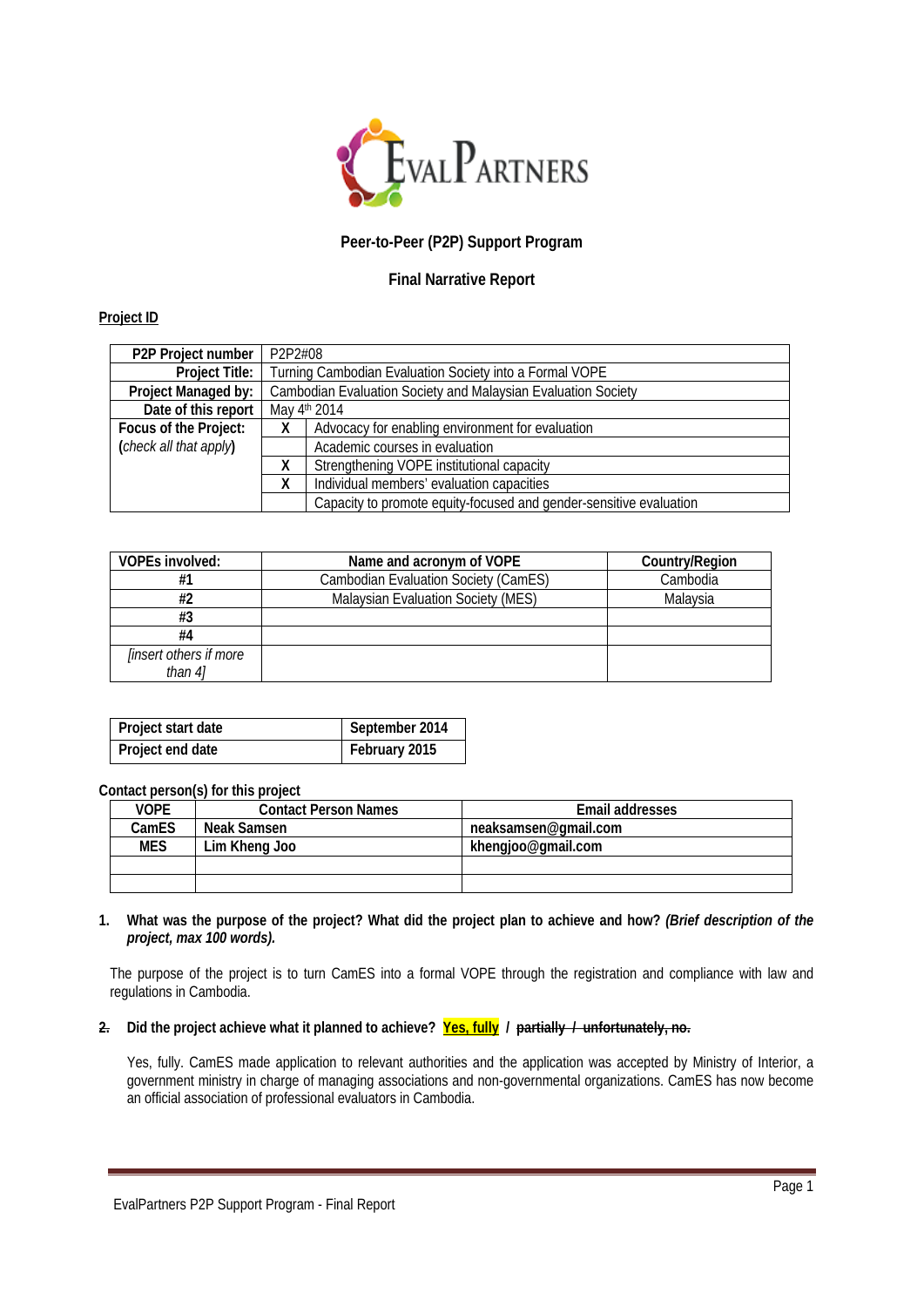**2.a. Please comment on degree of achievement:[1](#page-1-0)**

**3. Was the project implemented as planned? If there were changes in the planned activities, why they were necessary?**

Yes, the project was implemented according to the plan. There is no delay in the implementation.

- **4. What are the main lessons learned from the experience of this project that you would like to share with other VOPEs?**
- **5. Are there plans to continue or expand collaboration started under the project? If so, please describe.**
- **6. Please reflect on what aspects of the capacity of the participating VOPEs have changed as a result of project implementation,**

| VOPE <sub>1</sub>                       | <b>Cambodian Evaluation Society</b> |                                               |  |
|-----------------------------------------|-------------------------------------|-----------------------------------------------|--|
| <b>Aspect of capacity</b>               | <b>Check as</b>                     | Please provide evidence of the change         |  |
|                                         | appropriate                         |                                               |  |
| Extent of shared vision and motivation  | $\overline{X}$                      | The board was very supportive to the process  |  |
| within the VOPE Board                   |                                     | and board members put forward their names and |  |
|                                         |                                     | CVs, which are the requirements for the       |  |
|                                         |                                     | registration                                  |  |
| Extent of translation of the VOPE       | X                                   | Strategic plan for CamES 2015-2017 was        |  |
| Board vision into VOPE strategic        |                                     | developed and consulted with board and a      |  |
| documents and communication             |                                     | number of key donors                          |  |
| materials                               |                                     |                                               |  |
| Attractiveness of the VOPE Board        |                                     |                                               |  |
| vision to regular VOPE members          |                                     |                                               |  |
| Extent of specialized knowledge and     |                                     |                                               |  |
| skills of VOPE Board members and        |                                     |                                               |  |
| paid staff in the areas related to VOPE |                                     |                                               |  |
| management                              |                                     |                                               |  |
| Extent of translation of this knowledge | X                                   | Plan is under way to develop workplan under   |  |
| into operational documentation (e.g.    |                                     | the 2015-2017 strategic plan                  |  |
| policies, annual work plans)            |                                     |                                               |  |
| Strengths of social connections         |                                     |                                               |  |
| between VOPE Board members and          |                                     |                                               |  |
| between Board members and paid staff    |                                     |                                               |  |
| Number and strength of social           | $\boldsymbol{X}$                    | It provides opportunities for the board to    |  |
| connections between VOPE Board and      |                                     | meet with regular VOPE members and            |  |
| regular VOPE members                    |                                     | reach out to new members                      |  |
| Number and strength of social           |                                     |                                               |  |
| connections with stakeholders outside   |                                     |                                               |  |
| <b>VOPE</b>                             |                                     |                                               |  |
| Number and strength of social           |                                     |                                               |  |
| connections with other VOPEs            |                                     |                                               |  |
| Gender and equity dimension             |                                     |                                               |  |
| Extent to which equity and gender       |                                     |                                               |  |
| equality principles are part of shared  |                                     |                                               |  |
| vision of VOPE leaders                  |                                     |                                               |  |

<span id="page-1-0"></span><sup>&</sup>lt;sup>1</sup> Please limit your responses to this and other questions to no more than 500 words each.

 $\overline{a}$